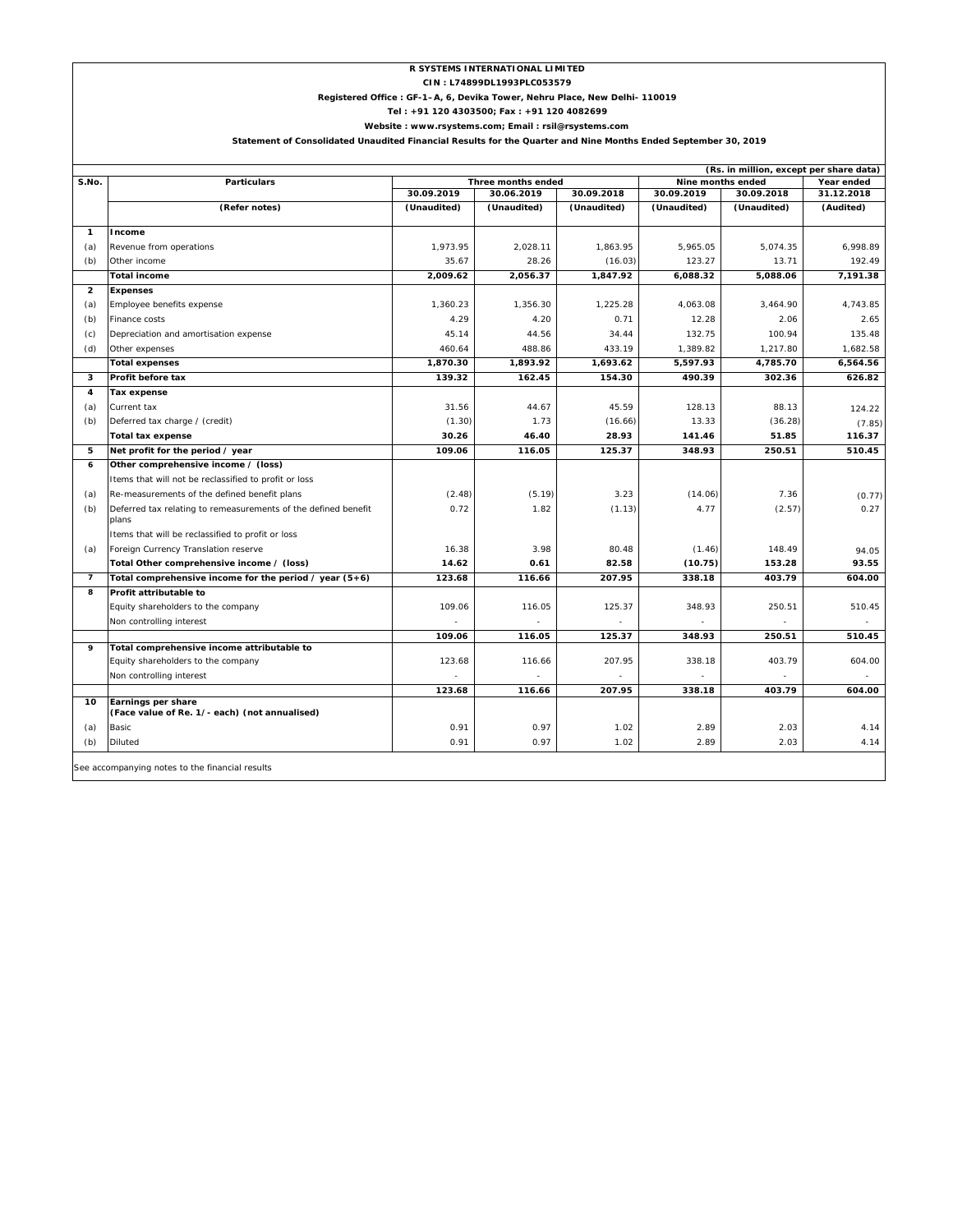#### **Notes:**

- 1 The financial results for the quarter and nine months ended September 30, 2019 were reviewed by the Audit Committee and have been approved by the Board of Directors at their meetings held on October 25, 2019.
- 2 The Limited Review as required under Regulation 33 of SEBI (Listing Obligations and Disclosure Requirements) Regulations, 2015 has been completed by the Statutory Auditor for the quarter and nine months ended September 30, 2019 and September 30, 2018, quarter ended June 30, 2019 and audit for the year ended December 31, 2018 and expressed an unmodified opinion on the aforesaid results.
- 3 The scheme of amalgamation between R Systems International Limited ("the Company") and GM Solutions Private Limited (the "Transferor Company") (hereinafter called 'the Scheme'), was approved by the National Company Law Tribunal, New Delhi Bench vide order dated December 07, 2018. As a result of the amalgamation all rights and obligations, assets and liabilities, interests and claims of the Transferor Company were transferred to the Company with effect from the appointed date i.e. January 1, 2018.

The aforesaid Scheme was accounted under 'common control' method in accordance Ind AS 103 "Business Combinations" and correspondingly all assets, liabilities and reserves of the Transferor Company were accounted for at their respective book value in the books of the Company effective January 01, 2017. Accordingly, the results for the nine months ended September 30, 2018 have been restated to give effect the Scheme. Consequent to this restatement, the profit after tax for the quarter and nine months ended September 30, 2018 is lower by Rs. 0.32 million and Rs. 3.13 million, respectively.

- 4 The Company has received an approval from Department of Commerce, Ministry of Commerce & Industry, Government of India on September 23, 2019 for setting up a new 'Special Economic Zone' (SEZ - Unit II) unit located at Greater Noida West (NCR) having area of 30,706 sq. ft.
- 5 Effective January 1, 2019, the Company has adopted Ind AS 115 "Revenue from Contracts with Customers" using the cumulative catchup transition method which is applied to contracts that were not completed as at the date of initial application. Accordingly, the comparatives have not been retrospectively adjusted. The adoption of the standard does not have any significant impact to the financial results of the Company.
- 6 During the quarter ended March 31, 2019, R Systems, Inc. (a wholly owned subsidiary of the Company) has completed the acquisition of 100% interest in Innovizant LLC, (Innovizant) effective January 1, 2019. Innovizant is engaged in providing IT Services focused on advanced analytics, data engineering, and digital connected systems. The management has assessed the fair value of investment at USD 3.02 million, out of which USD 1 million was paid on closing of the transaction and balance to be paid over the next three years on fulfillment of certain conditions. As per the requirement of Ind AS 103 " Business Combination" investment value is allocated to the identifiable assets and liabilities at fair value and the balance amount is kept under goodwill.
- 7 IBIZ Consulting (Thailand) Co. Ltd., Thailand became a subsidiary of IBIZ Consulting Pte Ltd., Singapore, a wholly owned subsidiary of the Company w.e.f. June 21, 2019. IBIZ Consulting (Thailand) Co. Ltd has applied for the business license in Thailand which is still under process with the authorities.
- 8 During the nine months ended September 30, 2019, the Company has issued 37,500 equity shares of Re. 1/- each pursuant to exercise of employee stock options under the R Systems International Limited Employee Stock Option Scheme 2007.

During the nine month ended September 30, 2018 and year ended December 31, 2018, the Company had issued 37,500 equity shares of Re. 1/- each pursuant to exercise of employee stock options under the R Systems International Limited Employee Stock Option Scheme 2007.

- 9 Refer Annexure A for consolidated segment information.
- 10 Previous period's figures have been regrouped wherever applicable, to the extent possible, to conform to the current period presentation.

For and on behalf of the Board

Sd/-

Lt. Gen. Baldev Singh (Retd.) Place : NOIDA President & Senior Executive Director Date : October 25, 2019 **Discussion Contract 2019** DIN: 00006966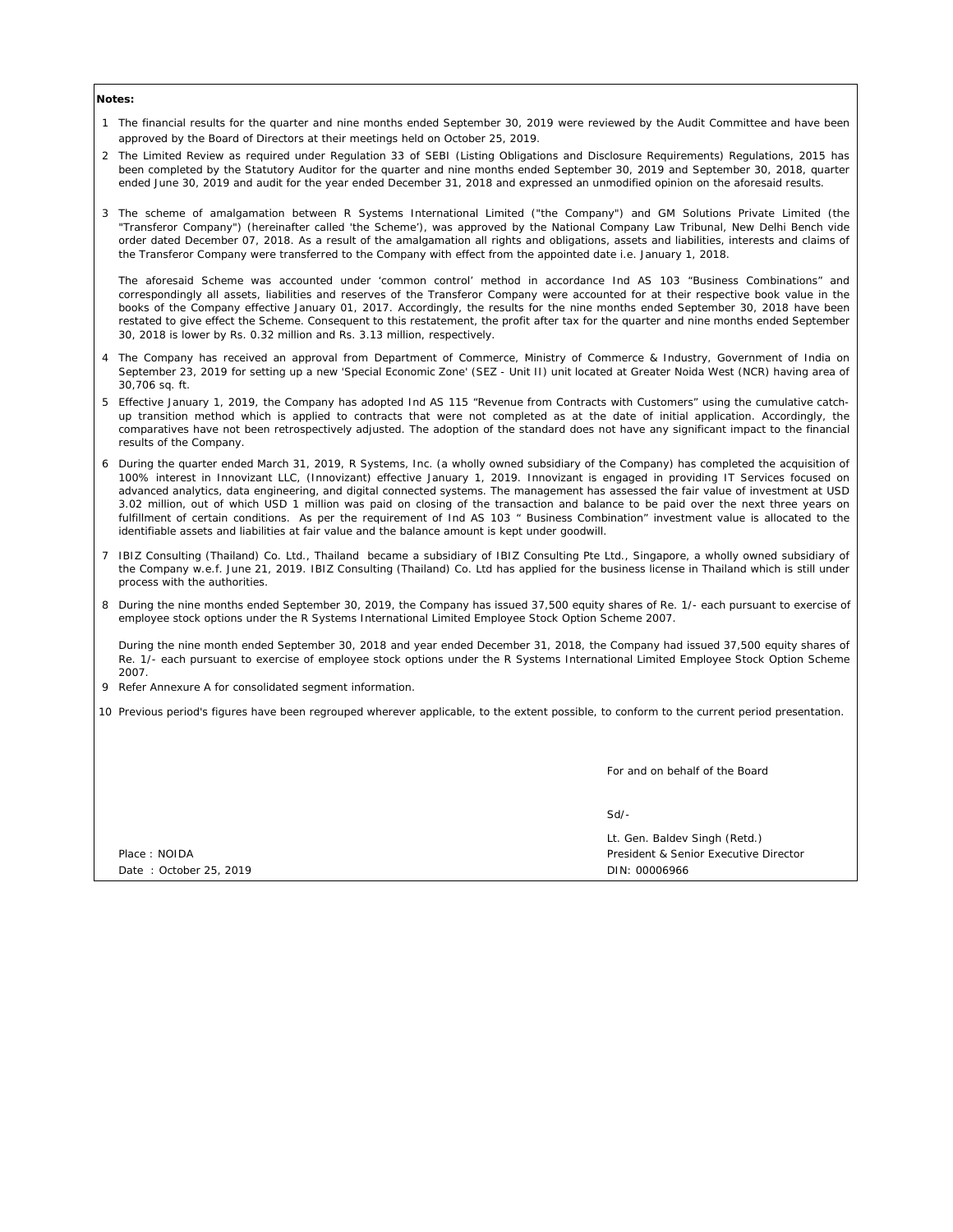|                | <b>Annexure A</b>                                             |                                                       |                                                                            |             |             |                       |                  |  |  |
|----------------|---------------------------------------------------------------|-------------------------------------------------------|----------------------------------------------------------------------------|-------------|-------------|-----------------------|------------------|--|--|
|                |                                                               |                                                       | R SYSTEMS INTERNATIONAL LIMITED<br><b>Consolidated Segment Information</b> |             |             |                       |                  |  |  |
|                |                                                               |                                                       |                                                                            |             |             |                       | (Rs. in million) |  |  |
| S.No.          | <b>Particulars</b>                                            | Three months ended<br>Nine months ended<br>Year ended |                                                                            |             |             |                       |                  |  |  |
|                |                                                               | 30.09.2019                                            | 30.06.2019                                                                 | 30.09.2018  | 30.09.2019  | 30.09.2018            | 31.12.2018       |  |  |
|                |                                                               | (Unaudited)                                           | (Unaudited)                                                                | (Unaudited) | (Unaudited) | (Unaudited)           | (Audited)        |  |  |
| -1             | <b>Segment revenue</b>                                        |                                                       |                                                                            |             |             |                       |                  |  |  |
|                | Information technology services                               | 1,813.27                                              | 1.837.44                                                                   | 1,654.75    | 5,433.20    | 4,556.79              | 6,286.48         |  |  |
|                | Business process outsourcing services                         | 167.64                                                | 200.98                                                                     | 215.17      | 556.71      | 534.71                | 735.59           |  |  |
|                | Total                                                         | 1,980.91                                              | 2,038.42                                                                   | 1,869.92    | 5.989.91    | 5,091.50              | 7,022.07         |  |  |
|                | Less: Elimination of intersegment sales                       | 6.96                                                  | 10.31                                                                      | 5.97        | 24.86       | 17.15                 | 23.18            |  |  |
|                | <b>Revenue from operations</b>                                | 1.973.95                                              | 2,028.11                                                                   | 1.863.95    | 5.965.05    | $\overline{5,074.35}$ | 6.998.89         |  |  |
| $\overline{2}$ | Segment results before tax, interest and<br>exceptional items |                                                       |                                                                            |             |             |                       |                  |  |  |
|                | Information technology services                               | 140.42                                                | 148.65                                                                     | 105.10      | 464.27      | 233.44                | 528.52           |  |  |
|                | Business process outsourcing services                         | 6.22                                                  | 20.80                                                                      | 51.50       | 43.65       | 71.55                 | 108.83           |  |  |
|                | Total                                                         | 146.64                                                | 169.45                                                                     | 156.60      | 507.92      | 304.99                | 637.35           |  |  |
|                | (i)<br>Finance costs                                          | (4.29)                                                | (4.20)                                                                     | (0.71)      | (12.28)     | (2.06)                | (2.65)           |  |  |
|                | Interest income<br>(ii)                                       | 14.09                                                 | 12.44                                                                      | 14.17       | 43.87       | 48.06                 | 64.06            |  |  |
|                | (iii) Other unallocable income                                | 6.84                                                  | 6.32                                                                       | 5.14        | 18.41       | 11.58                 | 16.98            |  |  |
|                | (iv) Other unallocable expenses                               | (23.96)                                               | (21.56)                                                                    | (20.90)     | (67.53)     | (60.21)               | (88.92)          |  |  |
|                | <b>Profit before tax</b>                                      | 139.32                                                | 162.45                                                                     | 154.30      | 490.39      | 302.36                | 626.82           |  |  |

Note: Assets and liabilities of the Company are used interchangeably between segments and the Chief Operating Decision Maker (CODM) does not review assets and liabilities at reportable segment level.<br>Accordingly, segment d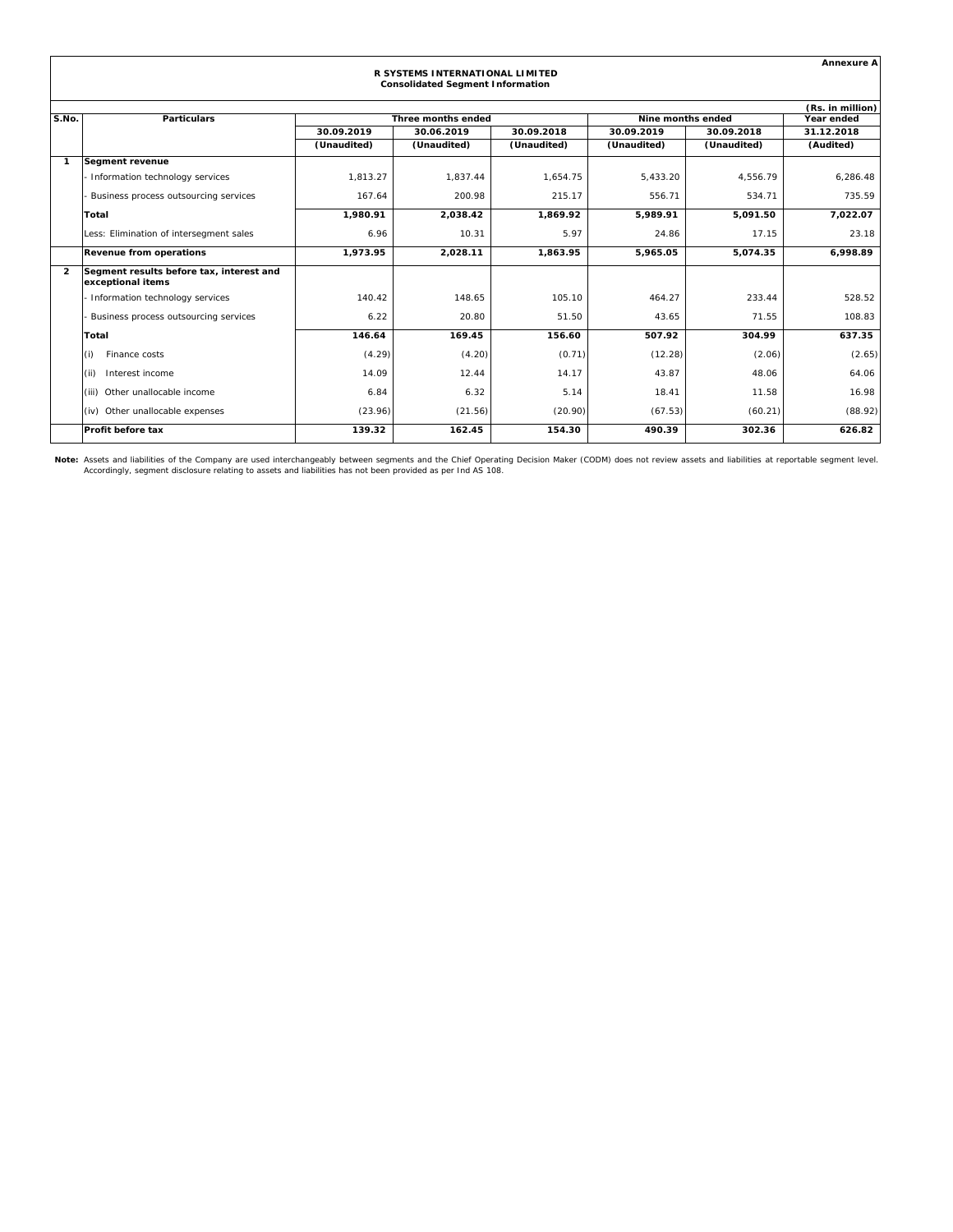## **R SYSTEMS INTERNATIONAL LIMITED**

**CIN : L74899DL1993PLC053579**

## **Registered Office : GF-1–A, 6, Devika Tower, Nehru Place, New Delhi- 110019**

**Tel : +91 120 4303500; Fax : +91 120 4082699**

## **Website : www.rsystems.com; Email : rsil@rsystems.com**

 **Statement of Standalone Audited Financial Results for the Quarter and Nine months Ended September 30, 2019**

| (Rs. in million, except per share data)<br>Three months ended |                                                         |            |            |                   |            |            |            |
|---------------------------------------------------------------|---------------------------------------------------------|------------|------------|-------------------|------------|------------|------------|
| S.No.                                                         | <b>Particulars</b>                                      |            |            | Nine months ended | Year ended |            |            |
|                                                               |                                                         | 30.09.2019 | 30.06.2019 | 30.09.2018        | 30.09.2019 | 30.09.2018 | 31.12.2018 |
|                                                               | (Refer notes)                                           | (Audited)  | (Audited)  | (Audited)         | (Audited)  | (Audited)  | (Audited)  |
| 1                                                             | Income                                                  |            |            |                   |            |            |            |
| (a)                                                           | Revenue from operations                                 | 979.89     | 997.00     | 852.46            | 2,908.00   | 2,292.84   | 3,172.13   |
| (b)                                                           | Other income                                            | 27.85      | 30.51      | (12.91)           | 116.39     | 5.87       | 87.28      |
|                                                               | <b>Total income</b>                                     | 1,007.74   | 1,027.51   | 839.55            | 3,024.39   | 2,298.71   | 3,259.41   |
| $\overline{2}$                                                | <b>Expenses</b>                                         |            |            |                   |            |            |            |
| (a)                                                           | Employee benefits expense                               | 665.65     | 660.32     | 558.26            | 1,954.17   | 1,590.18   | 2,169.18   |
| (b)                                                           | Finance costs                                           | 1.20       | 1.15       | 0.50              | 3.05       | 1.80       | 2.32       |
| (c)                                                           | Depreciation and amortisation expense                   | 22.22      | 22.19      | 18.22             | 64.07      | 54.40      | 73.01      |
| (d)                                                           | Other expenses                                          | 171.68     | 187.36     | 151.00            | 523.41     | 447.02     | 609.46     |
|                                                               | <b>Total expenses</b>                                   | 860.75     | 871.02     | 727.98            | 2,544.70   | 2,093.40   | 2,853.97   |
| 3                                                             | Profit before tax                                       | 146.99     | 156.49     | 111.57            | 479.69     | 205.31     | 405.44     |
| 4                                                             | <b>Tax expense</b>                                      |            |            |                   |            |            |            |
| (a)                                                           | Current tax                                             | 31.90      | 38.20      | 33.57             | 108.07     | 68.68      | 99.35      |
| (b)                                                           | Deferred tax charge / (credit)                          | (9.13)     | 4.13       | (17.82)           | 15.04      | (42.01)    | (4.05)     |
|                                                               | <b>Total tax expense</b>                                | 22.77      | 42.33      | 15.75             | 123.11     | 26.67      | 95.30      |
| 5                                                             | Net profit for the period / year                        | 124.22     | 114.16     | 95.82             | 356.58     | 178.64     | 310.14     |
| 6                                                             | Other comprehensive income / (loss)                     |            |            |                   |            |            |            |
|                                                               | Items that will not be reclassified to profit or loss   |            |            |                   |            |            |            |
| (a)                                                           | Re-measurements of the defined benefit plans            | (2.48)     | (5.19)     | 3.22              | (14.06)    | 7.36       | (0.77)     |
| (b)                                                           | Deferred tax relating to re-measurements of the defined | 0.72       | 1.81       | (1.12)            | 4.77       | (2.57)     | 0.27       |
|                                                               | benefit plans                                           |            |            |                   |            |            |            |
|                                                               | Total Other comprehensive income / (loss)               | (1.76)     | (3.38)     | 2.10              | (9.29)     | 4.79       | (0.50)     |
| $\overline{7}$                                                | Total comprehensive income for the period / year        | 122.46     | 110.78     | 97.92             | 347.29     | 183.43     | 309.64     |
|                                                               | $(5+6)$                                                 |            |            |                   |            |            |            |
| 8                                                             | Earnings per share                                      |            |            |                   |            |            |            |
|                                                               | (Face value of Re. 1/- each) (not annualised)           |            |            |                   |            |            |            |
| (a)                                                           | Basic                                                   | 1.04       | 0.95       | 0.78              | 2.95       | 1.45       | 2.52       |
| (b)                                                           | <b>Diluted</b>                                          | 1.04       | 0.95       | 0.78              | 2.95       | 1.45       | 2.52       |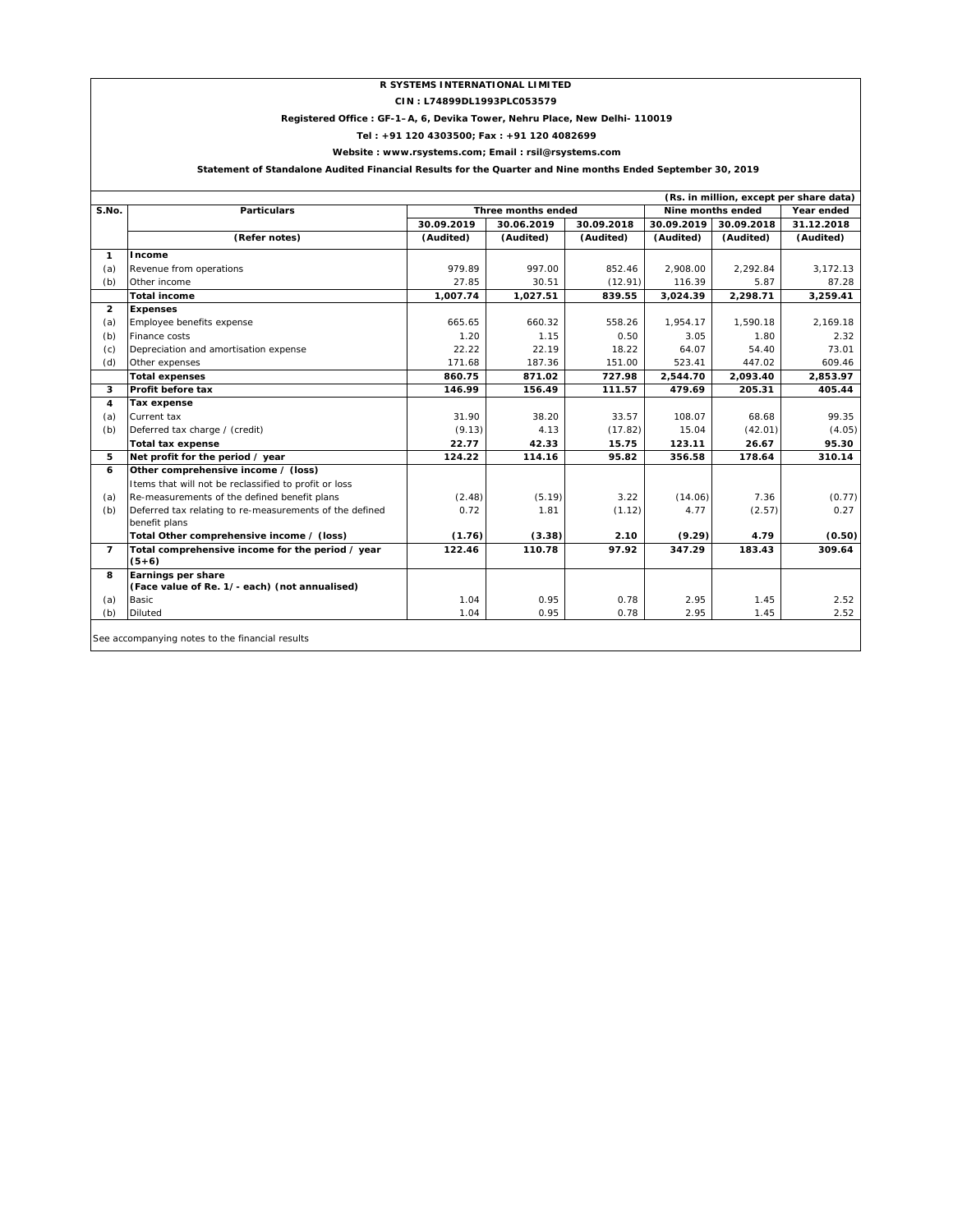#### **Notes:**

- 1 The financial results for the quarter and nine months ended September 30, 2019 were reviewed by the Audit Committee and have been approved by the Board of Directors at their meetings held on October 25, 2019.
- 2 An audit has been completed by the Statutory Auditors for the quarter and nine months ended September 30, 2019 and September 30, 2018, quarter ended June 30, 2019 and year ended December 31, 2018. The statutory auditors have expressed an unmodified audit opinion on the aforesaid results.
- 3 The scheme of amalgamation between R Systems International Limited ("the Company") and GM Solutions Private Limited (the "Transferor Company") (hereinafter called 'the Scheme'), was approved by the National Company Law Tribunal, New Delhi Bench vide order dated December 07, 2018. As a result of the amalgamation all rights and obligations, assets and liabilities, interests and claims of the Transferor Company were transferred to the Company with effect from the appointed date i.e. January 1, 2018.

The aforesaid Scheme was accounted under 'common control' method in accordance Ind AS 103 "Business Combinations" and correspondingly all assets, liabilities and reserves of the Transferor Company were accounted for at their respective book value in the books of the Company effective January 01, 2017. Accordingly, the results for the nine months ended September 30, 2018 have been restated to give effect the Scheme. Consequent to this restatement, the profit after tax for the quarter and nine months ended September 30, 2018 is lower by Rs. 0.32 million and Rs. 3.13 million, respectively.

- 4 The Company has received an approval from Department of Commerce, Ministry of Commerce & Industry, Government of India on September 23, 2019 for setting up a new 'Special Economic Zone' (SEZ - Unit II) unit located at Greater Noida West (NCR) having area of 30,706 sq. ft.
- 5 Effective January 1, 2019, the Company has adopted Ind AS 115 "Revenue from Contracts with Customers" using the cumulative catch-up transition method which is applied to contracts that were not completed as at the date of initial application. Accordingly, the comparatives have not been retrospectively adjusted. The adoption of the standard does not have any significant impact to the financial results of the Company.
- 6 During the nine months ended September 30, 2019, the Company has issued 37,500 equity shares of Re. 1/- each pursuant to exercise of employee stock options under the R Systems International Limited Employee Stock Option Scheme 2007.

During the nine month ended September 30, 2018 and year ended December 31, 2018, the Company had issued 37,500 equity shares of Re. 1/- each pursuant to exercise of employee stock options under the R Systems International Limited Employee Stock Option Scheme 2007.

- 7 Refer Annexure A for standalone segment information.
- 8 Previous period's figures have been regrouped wherever applicable, to the extent possible, to conform to the current period presentation.

For and on behalf of the Board

|                        | $Sd$ -                                |
|------------------------|---------------------------------------|
|                        | Lt. Gen. Baldev Singh (Retd.)         |
| Place: NOIDA           | President & Senior Executive Director |
| Date: October 25, 2019 | DIN: 00006966                         |